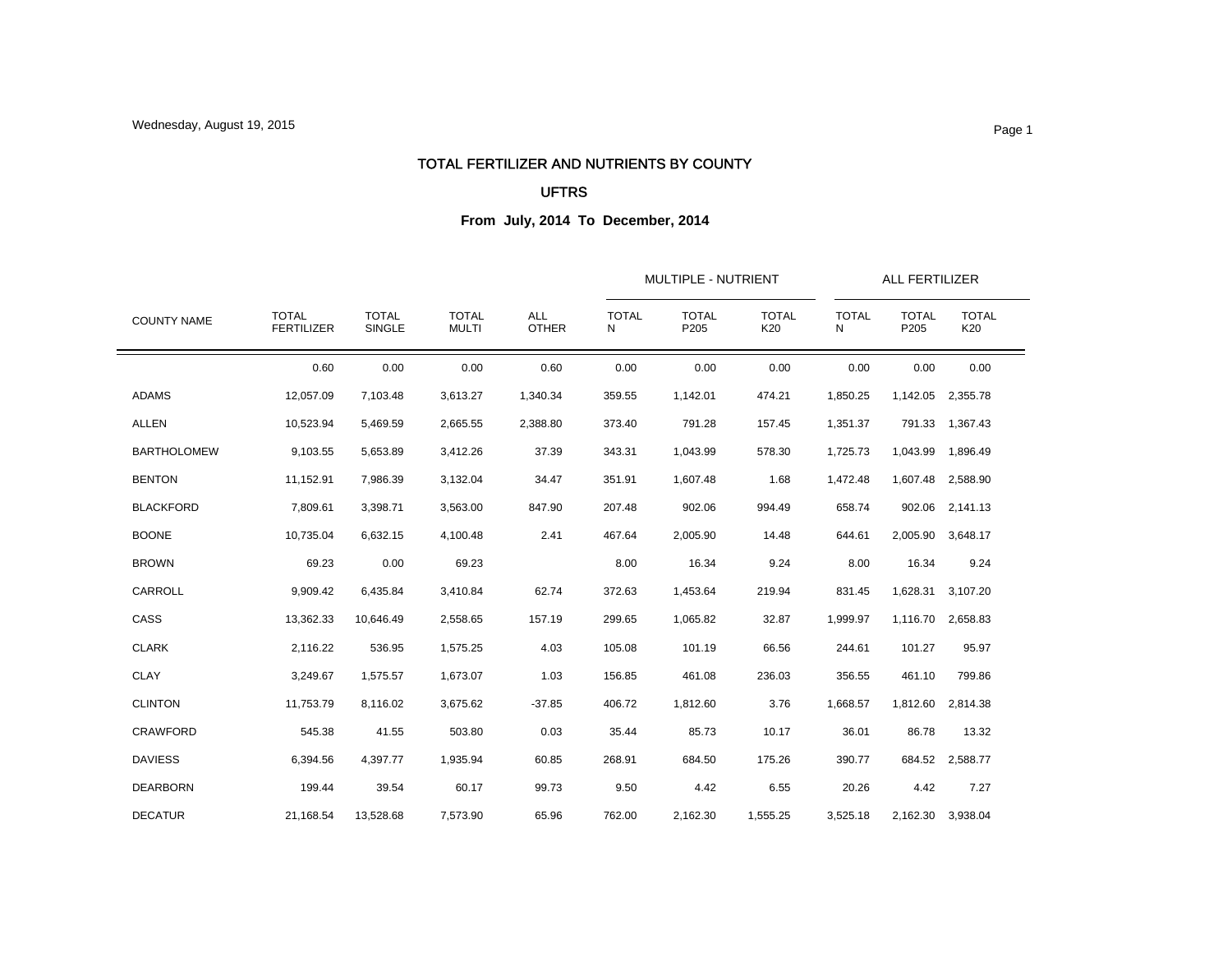Wednesday, August 19, 2015 Page 2

#### TOTAL FERTILIZER AND NUTRIENTS BY COUNTY

### UFTRS

|                    |                                   |                        |                              | <b>ALL</b><br><b>OTHER</b> | <b>MULTIPLE - NUTRIENT</b> | ALL FERTILIZER       |                     |                   |                      |                     |  |
|--------------------|-----------------------------------|------------------------|------------------------------|----------------------------|----------------------------|----------------------|---------------------|-------------------|----------------------|---------------------|--|
| <b>COUNTY NAME</b> | <b>TOTAL</b><br><b>FERTILIZER</b> | <b>TOTAL</b><br>SINGLE | <b>TOTAL</b><br><b>MULTI</b> |                            | <b>TOTAL</b><br>N          | <b>TOTAL</b><br>P205 | <b>TOTAL</b><br>K20 | <b>TOTAL</b><br>N | <b>TOTAL</b><br>P205 | <b>TOTAL</b><br>K20 |  |
| DE KALB            | 6,024.81                          | 4,279.78               | 1,325.17                     | 419.86                     | 141.64                     | 557.25               | 41.69               | 862.24            | 557.25               | 992.33              |  |
| <b>DELAWARE</b>    | 5,994.28                          | 3,926.10               | 1,923.66                     | 144.52                     | 202.53                     | 634.15               | 250.07              | 928.97            | 634.63               | 1,330.72            |  |
| <b>DUBOIS</b>      | 3,243.41                          | 2,380.71               | 844.45                       | 18.25                      | 150.21                     | 286.56               | 52.51               | 419.22            | 288.57               | 1,118.30            |  |
| <b>ELKHART</b>     | 6,651.90                          | 4,680.56               | 1,578.94                     | 392.40                     | 158.88                     | 229.20               | 237.93              | 889.38            | 229.22               | 1,398.68            |  |
| <b>FAYETTE</b>     | 2,211.16                          | 968.67                 | 1,212.99                     | 29.50                      | 152.40                     | 382.94               | 186.56              | 211.76            | 382.94               | 659.85              |  |
| <b>FLOYD</b>       | 457.97                            | 12.02                  | 430.95                       | 15.00                      | 49.70                      | 47.29                | 41.84               | 52.97             | 47.59                | 41.99               |  |
| <b>FOUNTAIN</b>    | 8,519.03                          | 5,149.73               | 3,369.10                     | 0.20                       | 397.98                     | 1,380.75             | 215.73              | 1,444.54          | 1,380.75             | 2,054.05            |  |
| <b>FRANKLIN</b>    | 3,088.71                          | 1,871.16               | 1,212.44                     | 5.11                       | 124.45                     | 431.76               | 146.95              | 230.83            |                      | 431.76 1,061.05     |  |
| <b>FULTON</b>      | 7,561.43                          | 5,434.94               | 1,474.40                     | 652.10                     | 171.54                     | 588.00               | 60.57               | 1,324.51          |                      | 605.42 1,503.24     |  |
| <b>GIBSON</b>      | 16,114.33                         | 8,832.17               | 7,168.01                     | 114.16                     | 988.42                     | 2,571.76             | 587.91              | 1,857.47          | 2,729.49             | 3,958.73            |  |
| <b>GRANT</b>       | 6,050.75                          | 3,493.06               | 2,510.38                     | 47.30                      | 277.96                     | 1,239.42             | 16.24               | 663.88            | 1,239.42             | 1,691.43            |  |
| <b>GREENE</b>      | 1,295.45                          | 641.86                 | 562.62                       | 90.97                      | 97.77                      | 252.44               | 0.61                | 137.63            | 252.78               | 343.03              |  |
| <b>HAMILTON</b>    | 10,604.89                         | 5,227.14               | 5,242.82                     | 134.93                     | 1,003.54                   | 941.17               | 260.16              | 1,703.46          | 942.36               | 2,213.88            |  |
| <b>HANCOCK</b>     | 6,464.52                          | 4,317.75               | 2,087.97                     | 58.81                      | 291.12                     | 881.07               | 22.26               | 754.71            | 881.07               | 1,852.69            |  |
| <b>HARRISON</b>    | 1,639.00                          | 1,159.78               | 417.11                       | 62.11                      | 70.27                      | 178.02               | 8.75                | 116.74            | 178.02               | 638.11              |  |
| <b>HENDRICKS</b>   | 6,072.10                          | 3,645.21               | 2,394.73                     | 32.17                      | 318.24                     | 961.96               | 40.85               | 350.53            | 968.37               | 2,147.70            |  |
| <b>HENRY</b>       | 6,009.70                          | 4,325.84               | 1,678.02                     | 5.84                       | 253.53                     | 964.41               | 28.19               | 410.04            |                      | 964.41 2,419.66     |  |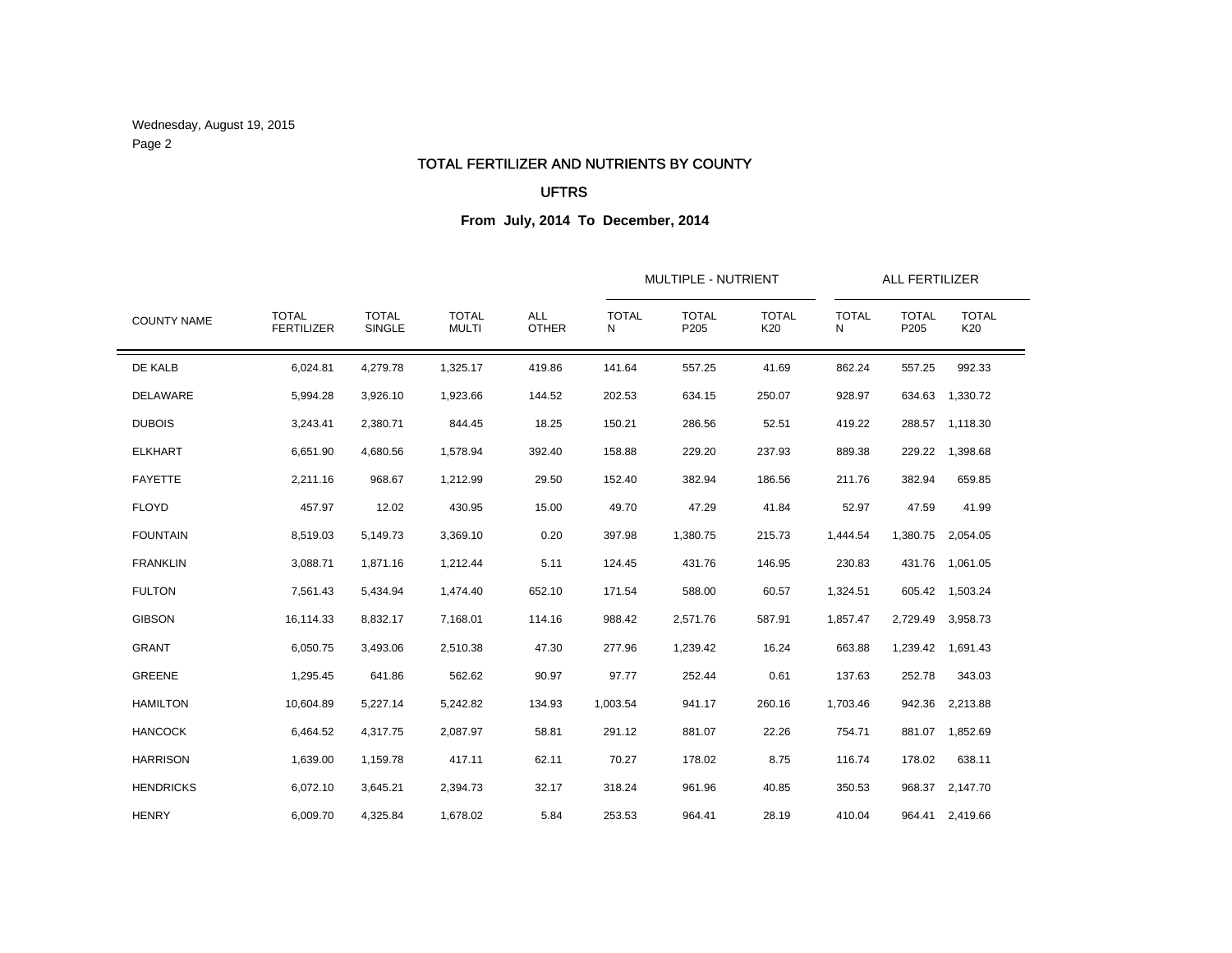#### TOTAL FERTILIZER AND NUTRIENTS BY COUNTY

#### UFTRS

| <b>COUNTY NAME</b> |                                   |                        |                              | <b>ALL</b><br><b>OTHER</b> |                   | MULTIPLE - NUTRIENT  |                     | ALL FERTILIZER    |                      |                     |  |
|--------------------|-----------------------------------|------------------------|------------------------------|----------------------------|-------------------|----------------------|---------------------|-------------------|----------------------|---------------------|--|
|                    | <b>TOTAL</b><br><b>FERTILIZER</b> | <b>TOTAL</b><br>SINGLE | <b>TOTAL</b><br><b>MULTI</b> |                            | <b>TOTAL</b><br>N | <b>TOTAL</b><br>P205 | <b>TOTAL</b><br>K20 | <b>TOTAL</b><br>N | <b>TOTAL</b><br>P205 | <b>TOTAL</b><br>K20 |  |
| <b>HOWARD</b>      | 7,652.96                          | 4,932.06               | 2,658.36                     | 62.54                      | 296.34            | 1,321.52             | 22.29               | 646.23            |                      | 1,321.52 2,223.70   |  |
| <b>HUNTINGTON</b>  | 9,922.38                          | 5,733.40               | 3,076.19                     | 1,112.79                   | 307.63            | 1,122.27             | 286.00              | 1,674.46          |                      | 1,122.63 1,780.15   |  |
| <b>JACKSON</b>     | 7,965.10                          | 4,200.60               | 3,674.46                     | 90.03                      | 395.02            | 856.23               | 261.46              | 1,106.16          | 856.23               | 1,644.55            |  |
| <b>JASPER</b>      | 10,115.84                         | 8,030.54               | 2,007.10                     | 78.20                      | 268.22            | 725.23               | 27.80               | 1,729.35          | 725.23               | 2,101.87            |  |
| JAY                | 11,988.41                         | 7,210.28               | 2,346.52                     | 2,431.61                   | 198.61            | 774.57               | 318.14              | 1,574.29          |                      | 774.57 1,834.26     |  |
| <b>JEFFERSON</b>   | 390.05                            | 159.29                 | 206.60                       | 24.16                      | 16.22             | 33.37                | 59.07               | 41.50             | 33.82                | 98.45               |  |
| <b>JENNINGS</b>    | 659.28                            | 25.99                  | 627.44                       | 5.84                       | 109.68            | 42.48                | 94.08               | 115.10            | 42.48                | 104.79              |  |
| <b>JOHNSON</b>     | 5,157.73                          | 1,659.24               | 3,436.31                     | 62.18                      | 338.74            | 744.76               | 756.15              | 629.71            |                      | 744.76 1,229.52     |  |
| <b>KNOX</b>        | 13,302.01                         | 8,266.10               | 4,631.83                     | 404.08                     | 571.05            | 1,420.26             | 86.41               | 1,556.50          |                      | 1,420.26 2,990.85   |  |
| <b>KOSCIUSKO</b>   | 21,718.24                         | 16,520.85              | 4,894.71                     | 302.67                     | 336.10            | 1,213.40             | 614.44              | 3,492.78          | 1,240.13             | 2,499.29            |  |
| LAGRANGE           | 8,833.76                          | 6,877.81               | 1,598.34                     | 357.61                     | 111.45            | 330.39               | 272.37              | 1,192.06          |                      | 331.45 1,799.63     |  |
| LAKE               | 3,474.06                          | 1,986.62               | 1,415.26                     | 72.18                      | 248.45            | 163.36               | 65.60               | 614.39            | 163.39               | 447.52              |  |
| LA PORTE           | 9,933.01                          | 7,489.72               | 2,268.14                     | 175.14                     | 311.50            | 795.36               | 32.71               | 2,054.10          | 843.37               | 1,881.88            |  |
| <b>LAWRENCE</b>    | 1,757.40                          | 1,135.39               | 604.01                       | 18.00                      | 99.47             | 237.37               | 8.64                | 278.27            | 237.73               | 348.26              |  |
| <b>MADISON</b>     | 11,614.65                         | 7,119.54               | 4,493.90                     | 1.21                       | 434.14            | 1,793.61             | 69.24               | 942.21            | 1,793.62             | 3,587.16            |  |
| <b>MARION</b>      | 2,580.62                          | 271.53                 | 2,056.45                     | 252.64                     | 388.33            | 36.06                | 110.34              | 478.78            | 37.58                | 123.06              |  |
| <b>MARSHALL</b>    | 7.487.24                          | 4.977.06               | 1.698.89                     | 811.30                     | 204.51            | 674.26               | 37.43               | 1,134.78          |                      | 689.34 1,832.59     |  |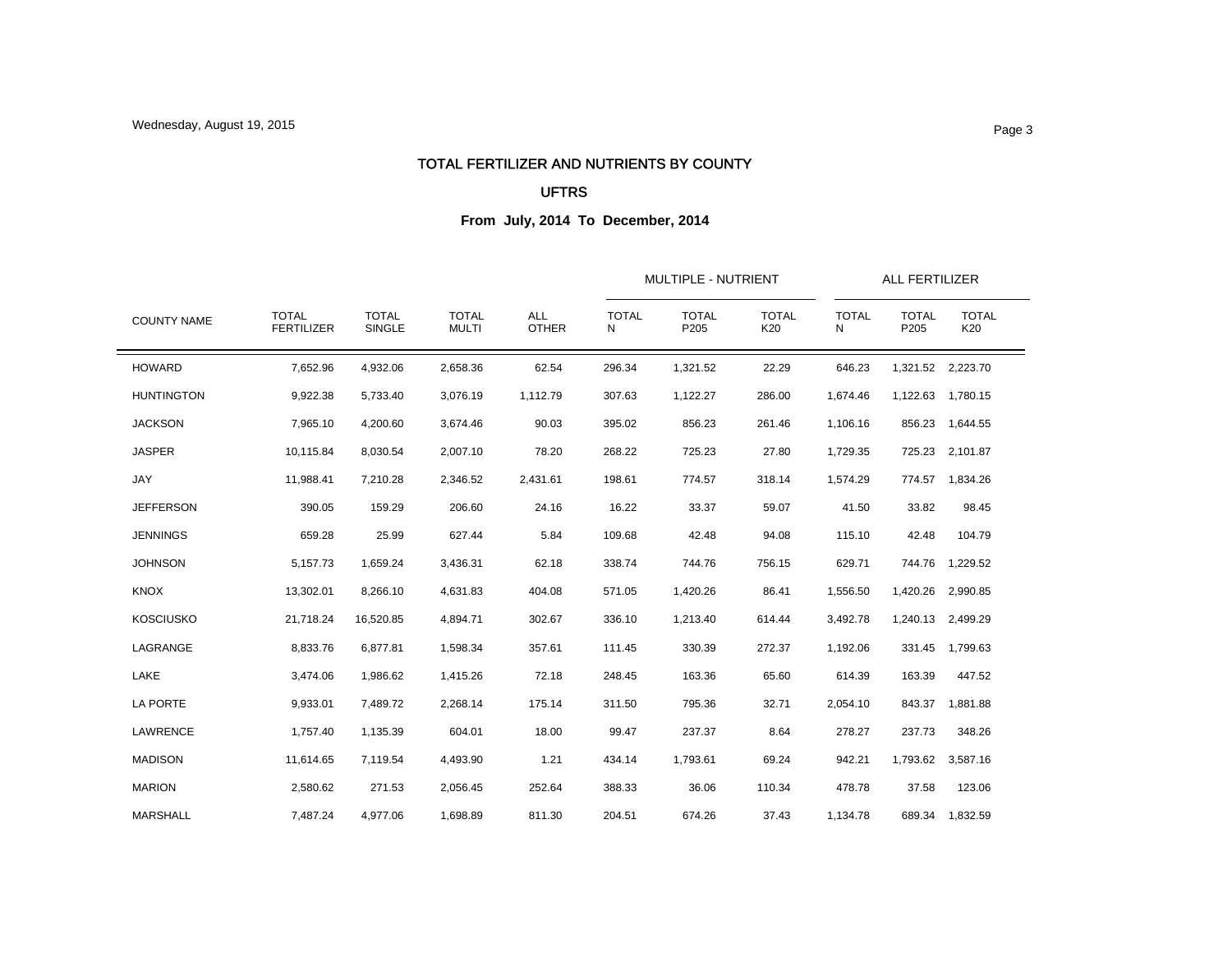Wednesday, August 19, 2015 Page 4

#### TOTAL FERTILIZER AND NUTRIENTS BY COUNTY

### UFTRS

|                    |                                   |                        |                              | <b>ALL</b><br><b>OTHER</b> | <b>MULTIPLE - NUTRIENT</b> | ALL FERTILIZER       |                     |                   |                      |                     |  |
|--------------------|-----------------------------------|------------------------|------------------------------|----------------------------|----------------------------|----------------------|---------------------|-------------------|----------------------|---------------------|--|
| <b>COUNTY NAME</b> | <b>TOTAL</b><br><b>FERTILIZER</b> | <b>TOTAL</b><br>SINGLE | <b>TOTAL</b><br><b>MULTI</b> |                            | <b>TOTAL</b><br>N          | <b>TOTAL</b><br>P205 | <b>TOTAL</b><br>K20 | <b>TOTAL</b><br>N | <b>TOTAL</b><br>P205 | <b>TOTAL</b><br>K20 |  |
| <b>MARTIN</b>      | 1,258.31                          | 1,026.29               | 231.22                       | 0.81                       | 40.32                      | 102.65               | 1.49                | 107.25            | 102.65               | 497.55              |  |
| <b>MIAMI</b>       | 5,361.70                          | 3,922.83               | 1,432.38                     | 6.49                       | 165.70                     | 715.36               | 1.61                | 591.40            | 715.36               | 1,380.37            |  |
| <b>MONROE</b>      | 371.76                            | 18.21                  | 183.15                       | 170.40                     | 37.19                      | 4.22                 | 9.01                | 37.34             | 4.28                 | 11.84               |  |
| <b>MONTGOMERY</b>  | 10,743.41                         | 6,831.94               | 3,908.56                     | 2.91                       | 454.95                     | 1,969.00             | 14.82               | 1,208.00          | 1,969.00             | 3,282.77            |  |
| <b>MORGAN</b>      | 1,447.73                          | 1,050.65               | 395.12                       | 1.96                       | 49.61                      | 122.92               | 14.53               | 77.60             | 192.69               | 476.06              |  |
| <b>NEWTON</b>      | 13,031.71                         | 9,415.98               | 3,591.31                     | 24.42                      | 434.48                     | 1,573.22             | 6.36                | 2,449.60          | 1,573.22             | 2,891.13            |  |
| <b>NOBLE</b>       | 4,045.63                          | 1,484.57               | 983.21                       | 1,577.84                   | 120.68                     | 170.12               | 147.17              | 396.49            | 170.12               | 449.46              |  |
| OHIO               | 34.55                             | 26.21                  | 6.33                         | 2.01                       | 1.38                       | 0.01                 | 0.22                | 8.72              | 0.01                 | 0.22                |  |
| ORANGE             | 481.45                            | 280.07                 | 195.13                       | 6.25                       | 35.59                      | 85.00                | 0.57                | 49.58             | 85.00                | 142.37              |  |
| <b>OWEN</b>        | 486.27                            | 393.86                 | 92.40                        | 0.01                       | 13.00                      | 29.63                | 14.21               | 14.21             | 85.25                | 176.39              |  |
| <b>PARKE</b>       | 3,841.71                          | 1,507.58               | 2,312.04                     | 22.09                      | 174.44                     | 767.40               | 472.09              | 468.14            | 767.40               | 1,113.35            |  |
| <b>PERRY</b>       | 137.77                            | 123.50                 | 6.04                         | 8.22                       | 0.73                       | 0.41                 | 0.35                | 32.53             | 0.57                 | 15.21               |  |
| <b>PIKE</b>        | 225.62                            | 193.83                 | 31.79                        |                            | 7.13                       | 8.97                 | 0.53                | 47.96             | 8.97                 | 62.20               |  |
| <b>PORTER</b>      | 22,662.97                         | 17,376.06              | 4,943.08                     | 343.83                     | 590.19                     | 2,276.11             | 54.89               | 4,597.29          | 2,276.33             | 4,462.82            |  |
| POSEY              | 15,435.07                         | 8,506.82               | 6,893.75                     | 34.50                      | 933.57                     | 2,426.31             | 344.59              | 1,710.76          | 2,427.03             | 3,861.06            |  |
| <b>PULASKI</b>     | 7,375.25                          | 6,146.63               | 957.74                       | 270.88                     | 112.66                     | 441.45               | 3.32                | 1,773.62          | 441.45               | 1,310.00            |  |
| <b>PUTNAM</b>      | 3,627.29                          | 2,451.16               | 969.56                       | 206.57                     | 105.50                     | 421.84               | 69.44               | 410.78            | 450.41               | 857.02              |  |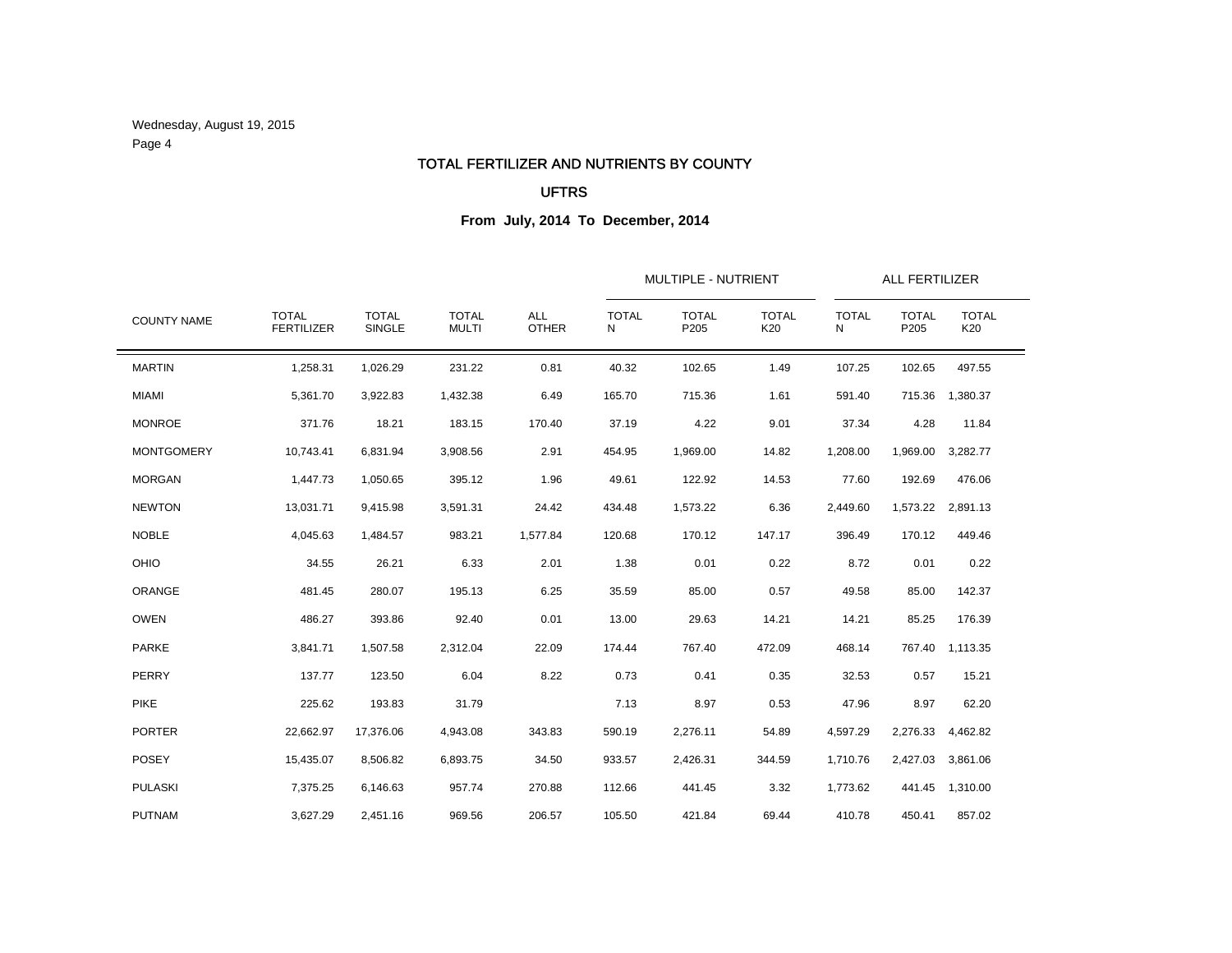#### TOTAL FERTILIZER AND NUTRIENTS BY COUNTY

### UFTRS

| <b>COUNTY NAME</b> |                                   |                        |                              | <b>ALL</b><br><b>OTHER</b> |                   | MULTIPLE - NUTRIENT  |                     | ALL FERTILIZER    |                      |                     |  |
|--------------------|-----------------------------------|------------------------|------------------------------|----------------------------|-------------------|----------------------|---------------------|-------------------|----------------------|---------------------|--|
|                    | <b>TOTAL</b><br><b>FERTILIZER</b> | <b>TOTAL</b><br>SINGLE | <b>TOTAL</b><br><b>MULTI</b> |                            | <b>TOTAL</b><br>N | <b>TOTAL</b><br>P205 | <b>TOTAL</b><br>K20 | <b>TOTAL</b><br>N | <b>TOTAL</b><br>P205 | <b>TOTAL</b><br>K20 |  |
| <b>RANDOLPH</b>    | 13,064.67                         | 8.776.31               | 4.029.48                     | 258.88                     | 385.13            | 1,498.29             | 363.87              | 1,775.18          | 1,498.29             | 2,812.44            |  |
| <b>RIPLEY</b>      | 3,135.51                          | 2,325.37               | 647.16                       | 162.99                     | 90.70             | 195.65               | 79.71               | 627.60            | 195.77               | 523.25              |  |
| <b>RUSH</b>        | 5,437.97                          | 3,637.87               | 1,843.25                     | $-43.14$                   | 200.25            | 727.36               | 101.47              | 634.50            |                      | 727.36 1,370.12     |  |
| <b>ST JOSEPH</b>   | 3,809.15                          | 2,072.99               | 918.03                       | 818.13                     | 192.76            | 62.91                | 40.11               | 675.17            | 62.91                | 509.00              |  |
| <b>SCOTT</b>       | 17.98                             | 0.06                   | 17.75                        | 0.16                       | 3.11              | 0.74                 | 2.35                | 3.11              | 0.74                 | 2.37                |  |
| <b>SHELBY</b>      | 4,849.02                          | 2,595.39               | 2,218.68                     | 34.96                      | 338.61            | 735.57               | 119.19              | 580.42            |                      | 735.57 1,233.49     |  |
| <b>SPENCER</b>     | 4,765.50                          | 2,939.21               | 1,803.28                     | 23.00                      | 316.10            | 808.44               | 3.26                | 470.97            | 808.46               | 1,499.58            |  |
| <b>STARKE</b>      | 9,097.42                          | 7,781.23               | 1,264.84                     | 51.35                      | 154.03            | 486.23               | 3.74                | 1,886.73          | 486.23               | 2,294.68            |  |
| <b>STEUBEN</b>     | 4,131.19                          | 2,610.34               | 1,123.16                     | 397.69                     | 97.65             | 273.65               | 194.61              | 548.79            | 273.65               | 800.11              |  |
| <b>SULLIVAN</b>    | 4,696.61                          | 3,330.84               | 1,362.37                     | 3.40                       | 239.99            | 622.07               | 0.55                | 723.37            |                      | 622.07 1,139.50     |  |
| SWITZERLAND        | 245.91                            | 147.96                 | 65.32                        | 32.63                      | 7.70              | 9.20                 | 17.74               | 49.14             | 9.20                 | 18.09               |  |
| TIPPECANOE         | 13,315.15                         | 10,460.08              | 2,800.27                     | 54.80                      | 362.88            | 968.04               | 92.73               | 1,361.39          | 968.06               | 1,656.49            |  |
| <b>TIPTON</b>      | 9,002.86                          | 5,664.34               | 3,294.60                     | 43.92                      | 318.64            | 1,423.71             | 264.97              | 947.37            | 1,423.71             | 2,683.26            |  |
| <b>UNION</b>       | 4,105.10                          | 3.407.92               | 376.18                       | 321.00                     | 40.22             | 164.50               | 1.24                | 874.82            | 164.50               | 265.22              |  |
| VANDERBURGH        | 2,396.36                          | 1,436.05               | 957.31                       | 3.00                       | 176.01            | 262.97               | 31.72               | 266.97            | 263.03               | 706.78              |  |
| <b>VERMILLION</b>  | 375.67                            | 3.51                   | 300.67                       | 71.49                      | 23.19             | 69.23                | 84.27               | 26.07             | 69.23                | 84.27               |  |
| <b>VIGO</b>        | 675.34                            | 396.58                 | 269.69                       | 9.07                       | 55.77             | 84.39                | 5.11                | 267.71            | 84.53                | 87.77               |  |